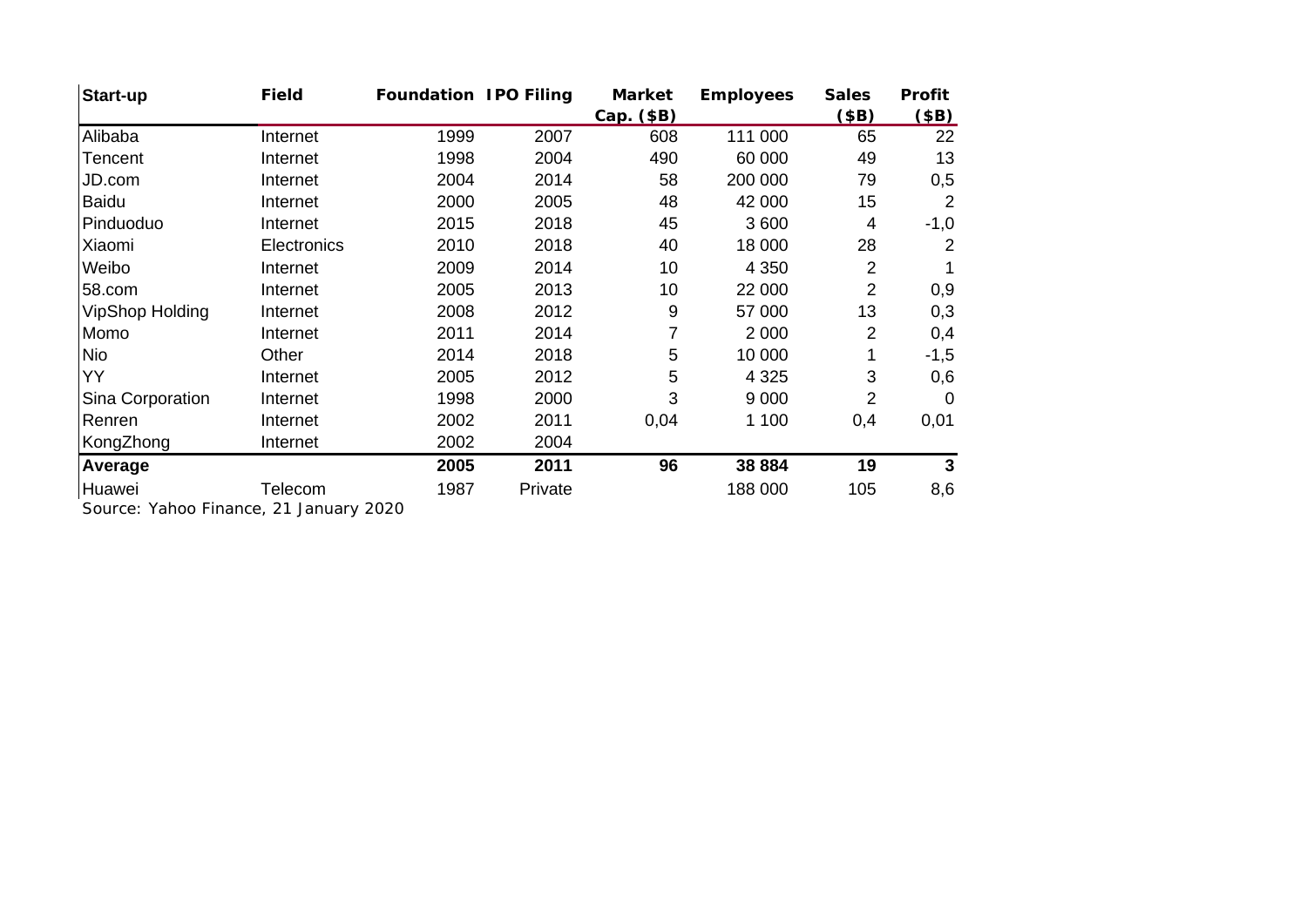| <b>Start-up</b>        | <b>Field</b>   | <b>Foundation IPO Filing</b> |      | <b>Market</b><br>Cap. (\$B) | <b>Employees</b> | <b>Sales</b><br>(\$B) | <b>Profit</b><br>$$\left( $B\right) $$ |
|------------------------|----------------|------------------------------|------|-----------------------------|------------------|-----------------------|----------------------------------------|
| Alibaba                | Internet       | 1999                         | 2007 | 271                         | 46 000           | 15                    | 4,5                                    |
| <b>Baidu</b>           | Internet       | 2000                         | 2005 | 63                          | 41 000           | 10                    | 1,7                                    |
| NewSummit Bio. *       | <b>Biotech</b> | 2001                         | 2012 |                             |                  |                       |                                        |
| <b>VipShop Holding</b> | Internet       | 2008                         | 2012 | 9                           | 29 000           | 6                     | 0,3                                    |
| LaShou Group *         | Internet       | 2009                         | 2011 |                             | 4 3 0 0          |                       |                                        |
| Renren                 | Internet       | 2002                         | 2011 | 1                           | 1 0 0 0          | 0,04                  | $-0,3$                                 |
| YY                     | Internet       | 2005                         | 2012 | 3                           | 3 0 0 0          | 0,9                   | 0,2                                    |
| 58.com                 | Internet       | 2005                         | 2013 | 7                           | 20 000           | 0,7                   | $-0,2$                                 |
| Camelot Inf. Syst.**   | Software       | 1994                         | 2010 |                             | 6 0 0 0          |                       |                                        |
| Momo                   | Internet       | 2011                         | 2014 | 4                           | 800              | 0,1                   | $\Omega$                               |
| KongZhong              | Internet       | 2002                         | 2004 | 0,3                         | 800              | 0,2                   | $-0,2$                                 |
| Average                |                | 2003                         | 2010 | 45                          | 15 190           | 4                     |                                        |

\* Filed but not public

\*\* Merged in 2014 to be private again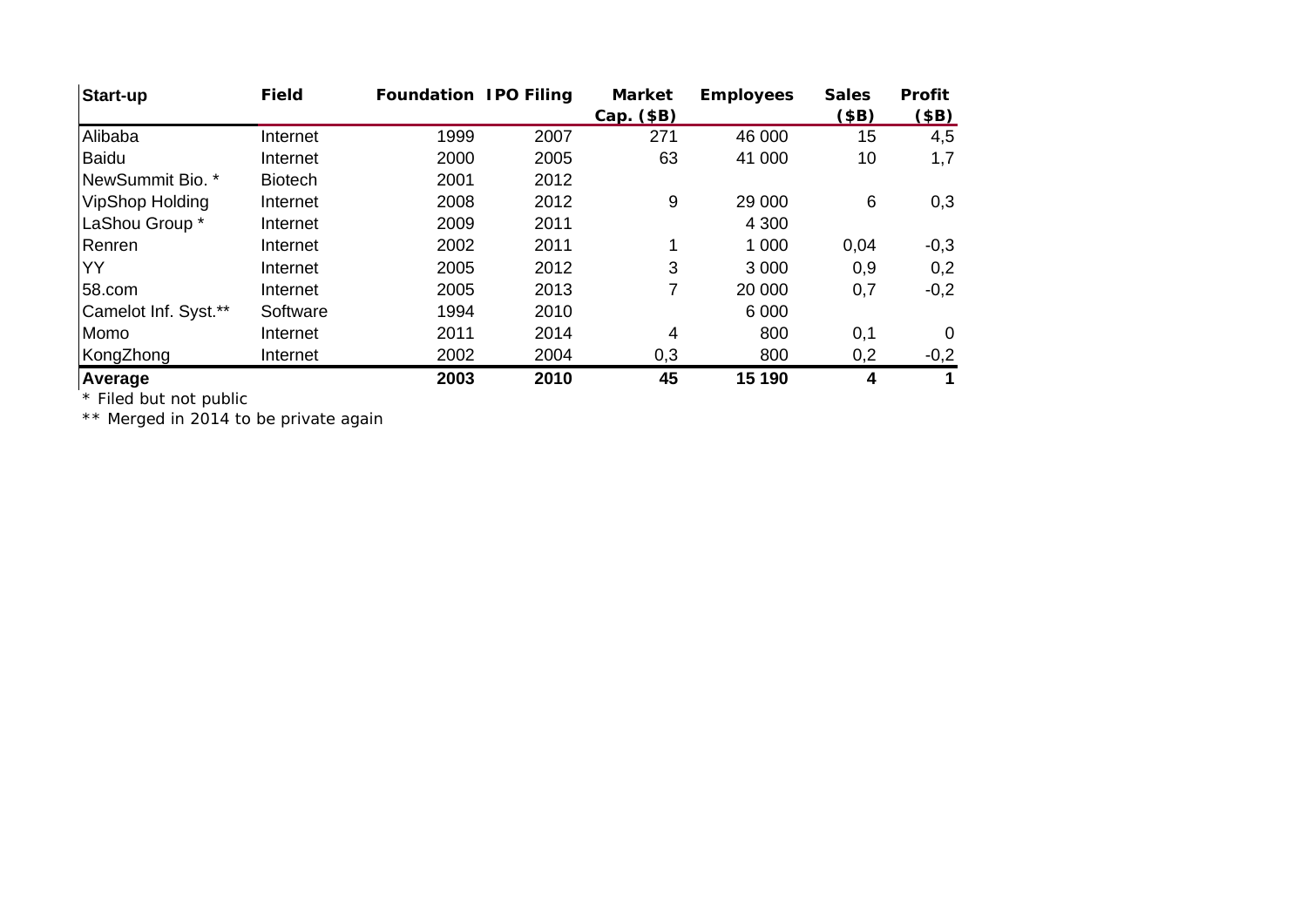| Company                               | <b>Foundation</b> | <b>IPO</b> | <b>Market</b><br>Cap. (\$B) | <b>Employees</b> | <b>Sales</b><br>\$B) | Profit<br>\$B) | Country         |
|---------------------------------------|-------------------|------------|-----------------------------|------------------|----------------------|----------------|-----------------|
| <b>Novo Nordisk</b>                   | 1923              | $<$ 1981   | 144                         | 42 000           | 17,9                 | 5,7            | Denmark         |
| Amgen                                 | 1980              | 1984       | 138                         | 21 500           | 23,0                 | $\,8\,$        |                 |
| <b>CSL</b>                            | 1916              | 1994       | 95                          | 25 000           | 12,0                 | 2,7            | Australia       |
| <b>Gilead Sciences</b>                | 1987              | 1993       | 79                          | 11 000           | 22,0                 | 2,6            |                 |
| Allergan                              | 1948              | $<$ 1989   | 62                          | 16 900           | 15,0                 | $-9$           |                 |
| <b>Vertex Pharmaceuticals</b>         | 1989              | 1991       | 60                          | 2 500            | 3,6                  | 2,1            |                 |
| <b>Jiangsu Hengrui Medicine</b>       | 1997              | 2000       | 54                          | 21 000           | 2,9                  | 0,7            |                 |
| <b>Biogen</b>                         | 1978              | 1983       | 51                          | 7800             | 14,0                 | 5,3            |                 |
| <b>Regeneron Pharmaceuticals</b>      | 1988              | 1991       | 39                          | 7600             | 7,6                  | 2,1            |                 |
| <b>Yunnan Baiyao Group</b>            | 1971              | 1994       | 28                          | 8 0 0 0          | 4,0                  | 0,5            | China           |
| <b>Celltrion</b>                      | 1999              | 2017       | 28                          |                  | 0,8                  | 0,2            | Korea           |
| <b>Samsung Biologics</b>              | 2011              | 2016       | 26                          |                  | 0,5                  | 0,3            | Korea           |
| <b>Alexion Pharmaceuticals</b>        | 1992              | 1996       | 24                          | 2 600            | 4,7                  | 1,4            |                 |
| WuXi AppTec                           | 2000              | 2018       | 23                          | 21 000           | 1,5                  | 0,3            | Hong Kong       |
| <b>16 Hansoh Pharmaceutical Group</b> | 1995              | 2019       | 22                          | 8 9 0 0          | 9,3                  | 2,3            |                 |
| <b>Seattle Genetics</b>               | 1997              | 2001       | 19                          | 1 300            | 0,8                  | $-0,3$         |                 |
| <b>UCB</b>                            | 1928              | 1999       | 17                          | 7 500            | 4,6                  | 0,6            | Belgium         |
| Incyte                                | 1991              | 1993       | 17                          | 1 3 7 6          | 2,0                  | 0,4            |                 |
| <b>BioMarin Pharmaceutical</b>        | 1997              | 1999       | 15                          | 2 800            | 1,6                  | $-0,4$         |                 |
| Genmab                                | 1999              | 2000       | 15                          | 533              | 0,5                  | 0,2            | Denmark         |
| <b>Sun Pharmaceutical</b>             | 1983              | 1994       | $\boldsymbol{0}$            | 32 000           | 0,0                  | 0,0            | India           |
| Galapagos                             | 1999              | 2005       | 14                          | 918              | 0,8                  | 0,3            | Belgium         |
| <b>Alnylam</b>                        | 2002              | 2004       | 13                          | 1 000            | 0,2                  | $-0,8$         |                 |
| <b>Mylan</b>                          | 1961              | 1973       | 11                          | 35 000           | 11,0                 | 0,04           |                 |
| <b>Sinopharm Group</b>                | 1998              | 2009       | 11                          | 69 000           | 57,3                 | $\mathbf{1}$   | China           |
| <b>Neurocrine Biosciences</b>         | 1992              | 1996       | 9                           | 670              | 0,6                  | 0,02           |                 |
| <b>Sarepta Therapeutics</b>           | 1980              | 1997       | 9                           | 500              | 0,3                  | $-0,6$         |                 |
| <b>Ionis Pharmaceuticals</b>          | 1989              | 1991       | 9                           | 700              | 0,8                  | 0,4            |                 |
| <b>Jazz Pharmaceuticals</b>           | 2003              | 2007       | $8\,$                       | 1500             | 2,0                  | a,6            |                 |
| <b>BioNTech SE</b>                    | 2008              | 2019       | $8\,$                       | 1 200            | 0,1                  | $-0,1$         | Germany         |
| <b>Bio-Techne Corporation</b>         | 1976              | 1989       | $8\,$                       | 2 2 0 0          | 0,7                  | 0,1            |                 |
| Moderna, Inc.                         | 2009              | 2018       | $\tau$                      | 700              | 0,1                  | $-0,5$         |                 |
| argenx SE                             | 2008              | 2014       | $\tau$                      | 100              | 0,1                  | $-0,1$         | The Netherlands |
| <b>ACADIA Pharmaceuticals</b>         | 1993              | 2004       | 6                           | 500              | 0,3                  | $-0,2$         |                 |
| <b>Ascendis Pharma</b>                | 2006              | 2015       | 6                           | 200              | 0,0                  | $-0,1$         | Denmark         |
| Exelixis, Inc.                        | 1994              | 2000       | 6                           | 600              | 1,0                  | 0,6            |                 |
| <b>Repligen Corporation</b>           | 1981              | 1986       | 5                           | 500              | 0,2                  | 0,02           |                 |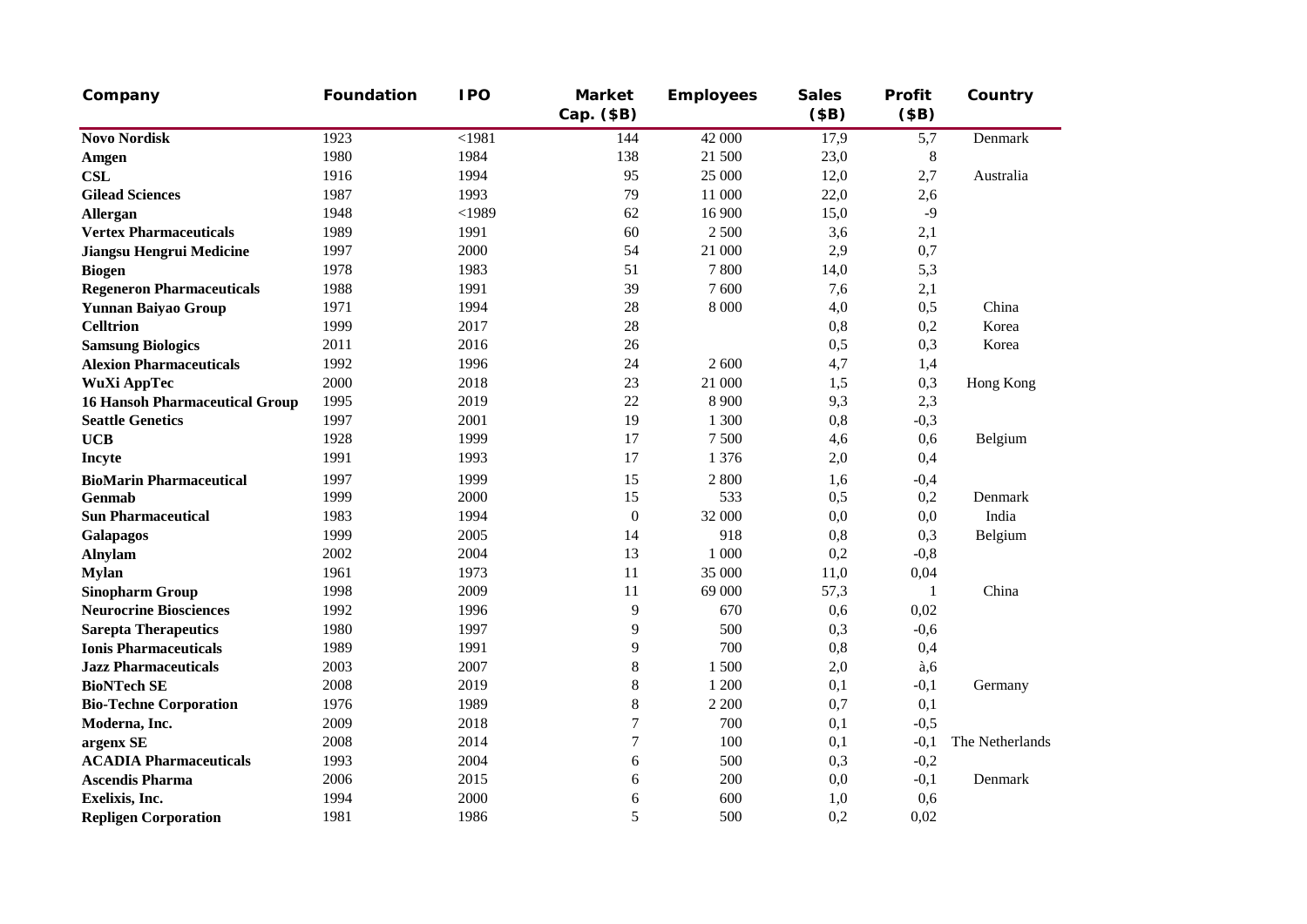| Company           | <b>Foundation</b> |      | IPO Market Cap.<br>(\$B)       | <b>Employees</b> | Sales (\$B) | Profit (\$B) |             |
|-------------------|-------------------|------|--------------------------------|------------------|-------------|--------------|-------------|
| Amgen             | 1980              | 1984 | 51,8                           | 17 000           | 14,3        | 5, 5         |             |
| Gilead            | 1987              | 1993 | 30,7                           | 3852             | 7,0         | 2,6          |             |
| Celgene           | 1986              | 1987 | 24,6                           | 2 8 1 3          | 2,7         | 0,7          |             |
| Genzyme           | 1981              | 1986 | 13,1                           | 12 000           | 4,5         | 0,4          |             |
| Biogen            | 1978              | 1983 | 12,3                           | 3 7 5 0          | 4,3         | 0,9          |             |
| Life Technologies | 1987              | 1999 | 9,1                            | 4 8 3 0          | 3,2         | 0,1          |             |
| Cephalon          | 1987              | 1991 | 4,3                            | 3 0 2 6          | 2,1         | 0,2          |             |
| Vertex            | 1989              | 1991 | 7,1                            | 1 4 2 2          | 0,1         | $-0,6$       |             |
| Human Genome      | 1992              | 1993 | 4,9                            | 850              | 0,3         | 0,05         |             |
| Affymetrix        | 1991              | 1996 | 0,4                            | 998              | 0, 3        | $-0,02$      |             |
| Zymogenetics      | 1981              | 2002 | 0,4                            | 323              | 0,1         | $-0,04$      |             |
| Celera            | 1998              | 1998 | 0, 5                           | 551              | 0,1         | $-0,03$      |             |
| Average           | 1986              | 1992 | 13                             | 4 2 8 5          | 3,3         | 0,8          |             |
| Company           | Foundation        |      | <b>IPO Market Cap.</b><br>\$B) | <b>Employees</b> | Sales (\$B) | Profit (\$B) | Country     |
| Shire             | 1986              | 1996 | 11,6                           | 3875             | 3,0         | 0,49         | <b>UK</b>   |
| Elan              | 1969              | 1982 | 3,0                            | 1 3 2 1          | 1,1         | $-0,17$      | Ireland     |
| Actelion          | 1997              | 2000 | 6,0                            | 2 3 7 8          | 1,9         | 0,34         | Switzerland |
| Genmab            | 1999              | 2000 | 0,3                            | 310              | 0,1         | $-0,19$      | Denmark     |
| Qiagen            | 1996              | 1996 | 5,0                            | 3 500            | 1,0         | 0, 13        | Netherlands |
| Crucell           | 1993              | 2000 | 1,4                            | 1 1 2 6          | 0,4         | 0,03         | Netherlands |
| MediGene          | 1994              | 2000 | 0,1                            | 120              | 0,1         | $-0,03$      | Germany     |
| Bavarian Nordic   | 1994              | 1998 | 0,4                            | 350              | 0,01        | $-0,05$      | Denmark     |
| Vitrolife         | 1993              | 2001 | 0,1                            | 139              | 0,04        | 0,005        | Sweden      |
| Medivir Group     | 1988              | 1996 | 0,3                            | 79               | 0,004       | $-0,02$      | Sweden      |
| Average           | 1991              | 1997 | 2,8                            | 1 3 2 0          | 0,8         | 0,1          |             |